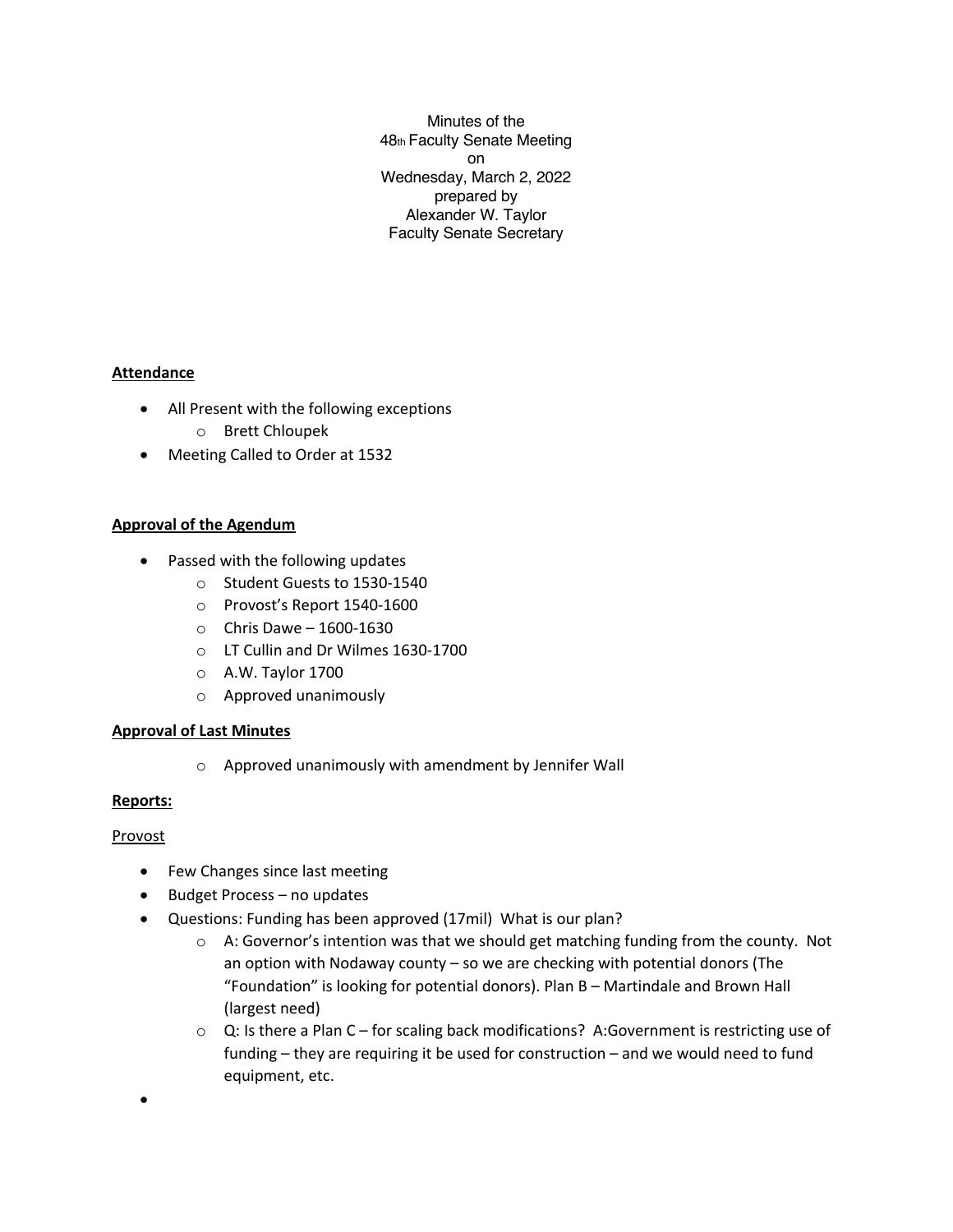- Retirement celebration in the planning (no date yet)
- Graduation dates Friday the  $6<sup>th</sup>$  (2:00 and 6:00) and Saturday the  $7<sup>th</sup>$  (9:00 and 1:00 and 6:00 if needed) possibility of an additional  $7<sup>th</sup>$  in the evening
	- o Will go back to having a procession
	- o 225 maximum graduates per ceremony no limits on tickets
	- $\circ$  Probably 5 ceremonies, potential for a  $6<sup>th</sup>$ , if needed

#### President

- Reminder: 3/16/22 Committee Chair Survey reports due to Peter Adam and Alexander Taylor
- Information regarding tax form 1095-C email received 2/28/22
- Engagement survey (University level):
	- 1. Improvement/Lower cost of healthcare (10/11 units)
	- 2. Salary increase (9/11 units) either COLA, or other
	- 3. Trust issues in survey/administration/communication (7/11 units)
	- 4. Equity of workload (load hours, pay, expectations) (5/11 units)
	- 5. Others (2-4/11 units)
		- o Creation and hiring of administrative units
		- o Administration trying to control academics/curriculum
		- o TLC improvements to pedagogy rather than apps
		- o Outcomes
		- $\circ$  NW 360 not being used to full capability
- Question about report (individual units will not be identified)
- Question about the Units What is the expectation that the unit leader will act on suggestions/issues? Up to Dr. Hooyman to give anything "teeth"

#### Committee Reports

*All committee reports pushed to next meeting due to time constraints*

- Petitions
- Appeals
- Curriculum and Degree Requirements
- Designated Curriculum Matters
- Assessment
- Faculty Welfare
- Budget and Finance
- Teaching and Learning
- Legislative
- COTE, Grad Council, Research, IRB, Animal Welfare, University Seminar

#### **Old Business**

• None discussed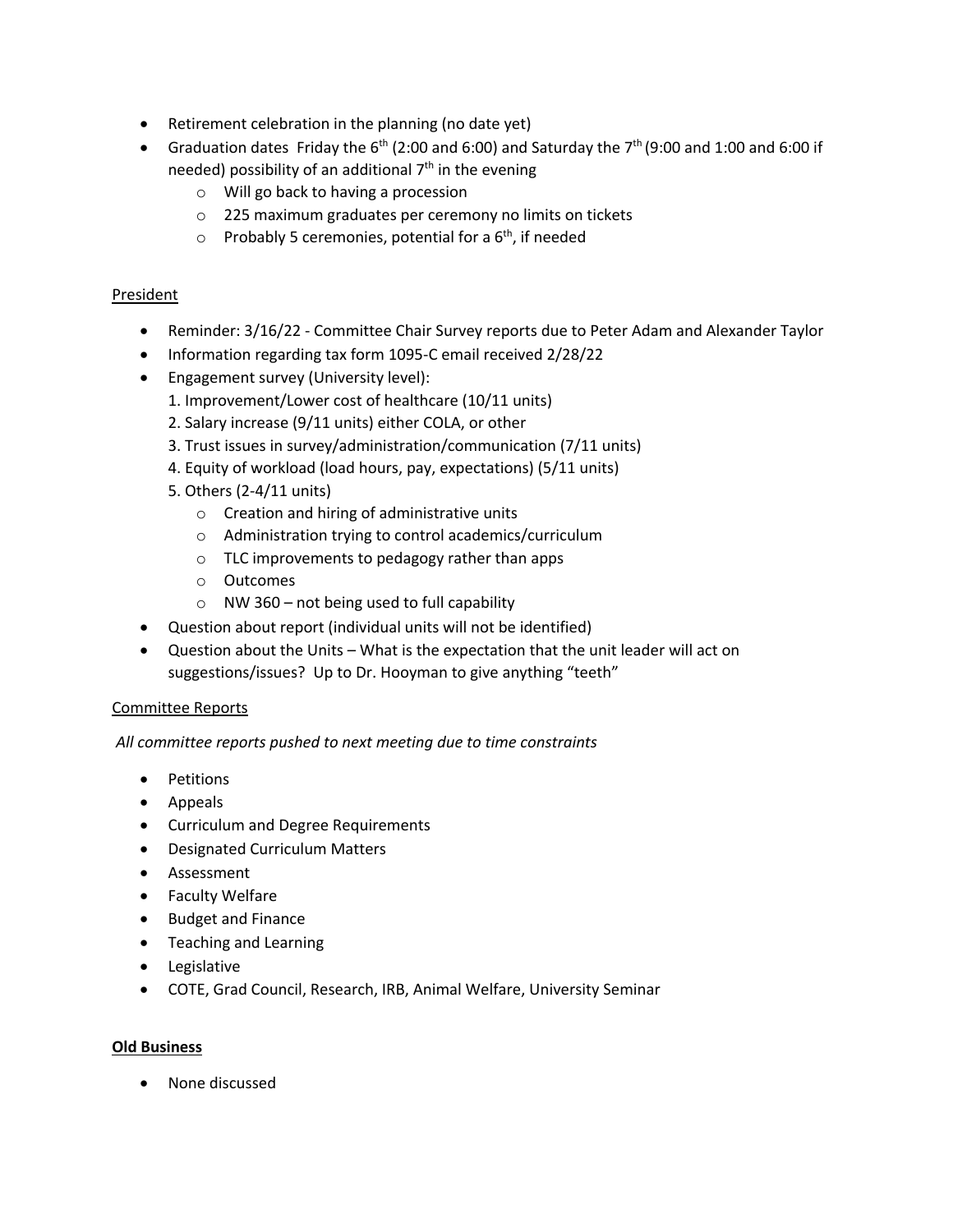#### **New Business**

- Guest Speakers Lindsay Grubb and Peyton Young (Dietetics students) "Fueling on a Busy Schedule"
- Guest Speakers LT Amanda Cullin and Dr. Gerald Wilmes (COVID Report)
	- o Face covering requirement removed from Classroom
		- Horace Mann/Leet Center Health Center and Safe Ride still require masking
	- o A Series of Nine Questions were sent to the COVID Team, to be addressed at this meeting:
	- $\circ$  1. According to the Nodaway County dashboard, we were still in a county of moderatehigh risk on Friday - can you please explain the reasoning behind lifting the classroom mask mandate.
		- Was a Data Lag Issue. We are actually in a low category based on latest data. Criteria are:
			- 7-day Case rate (4 cases/day)
			- Number of hospitalization due to COVID
			- Total percentage of cases in hospital are due to COVID
	- $\circ$  2. Will Northwest still be doing contact tracing, and how will thing changes (in terms of timing of isolation and/or quarantine, and students seated near someone identified as testing positive.
		- A: Yes, they are but things are changing quickly. Aligning with regional and Nodaway County health.
	- $\circ$  3. Has the CDC considered long-term effects of Covid in their new policies especially considering the high occurrence of developing heart issues even with people who had only mild symptoms when infected?
		- A: Yes, they are considering this.
	- o Additional Question about alternate masking rules and use of Zoom
		- There are processes to deal with vulnerable populations.
		- Office Hours, consider using a conference room in lieu of small offices
	- $\circ$  KN95 Mask How long can they be used? 3-7x times dependent on how long you use it… if used for several hours at a time – it should be at the lower end (i.e., 3x)
		- Handling of mask matters. Don't fold them.
	- o What do you do if you are not vulnerable but close to someone vulnerable?
		- Pursue with HR, similar to as if you are vulnerable
	- $\circ$  Procedures seem inconsistent Students can request Zoom if they are uncomfortable, but we cannot initiate the request for Zoom if we are uncomfortable
		- Altered work loads pursued through HR for illness on our part.
	- $\circ$  What to do if student is visibly ill can we ask student to leave?
		- No clear answer... Maybe? Particularly if it is disruptive.
	- $\circ$  4. When did the CDC change its vision of masking? Masking used to be about protecting others because masks are good at stopping the spread of droplets, but less able to prevent inhalation of small droplets
		- A: CDC guidance is undergoing rapid evolution.
	- o 5. Can faculty still require students to wear masks in their classrooms?
		- $\blacksquare$  No university-wide consistency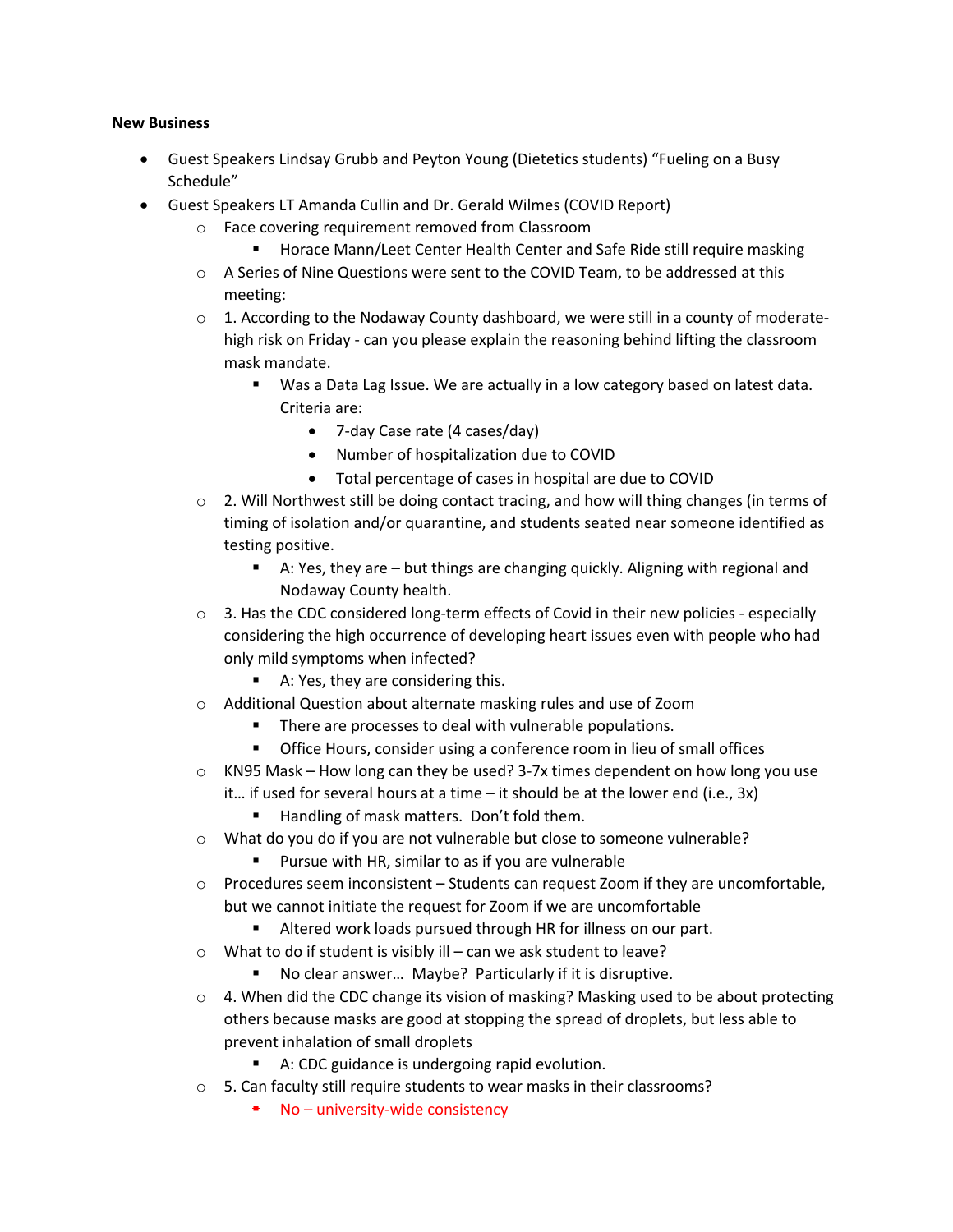- $\circ$  7. Why was there no transparency and no discussion with employees of changes? Was the Administration doing a rushed Friday news dump in the hopes of avoiding employee input or backlash?
	- They are moving quickly? Question was not really answered...
- $\circ$  9. Will the Administration be as quick to react to reinstating a mask mandate when a new strain emerges and/or Northwest/Nodaway numbers increase? What are the parameters for reinstating such a mandate given current CDC guidelines?
	- **•** If there is a spike we may re-enact policy, regardless of CDC guidelines. They are tracking local trends…
- o Q: Can the Zoom usage for teaching and Office hours (via Zoom or otherwise) and masking policies be communicated from a single source?
- $\circ$  Comment: Many units did not receive messaging on any changes to Office visits by students…
	- Acknowledgement of poor communication
- Guest Speaker Chris Dawe NW Wellness Steering Committee and Wellbeing Summit
	- o Talking about the Wellbeing Initiative
	- o Will share the Presentation with the Senate Later
	- $\circ$  Q: Like to see ideas about Vision. Have seen recent pushback about public health and wellbeing (e.g., imposition on people's autonomy). Is there a plan to mitigate effects?
		- A: We need to create wellbeing that works for everyone
	- o Are there examples of improvements that are measurable? (Impacts to Health insurance, happiness measures)
		- They have access to examples, they are struggling to measure wellbeing.
		- Side comment about (via chat) about research on increased productivity as a result of promotion of wellbeing.
	- o Wellbeing Summit April 18, 2022 (starting at 1400)
- Faculty Senate Elections
	- $\circ$  The following has been amended to include updates from the evening of March 2, 2022
	- o At-Large Senators
		- Elyssa Ford
		- Brett Chloupek
		- Richard Black
		- Ajay Bandi
		- Keely Cline
	- o At-Large Alternates
		- Wayne Chandler
		- Michael Bellamy
		- Sue Myllykangas
		- § Stephen Ludwig
		- William Daniel Gordon
	- o Officer Candidates